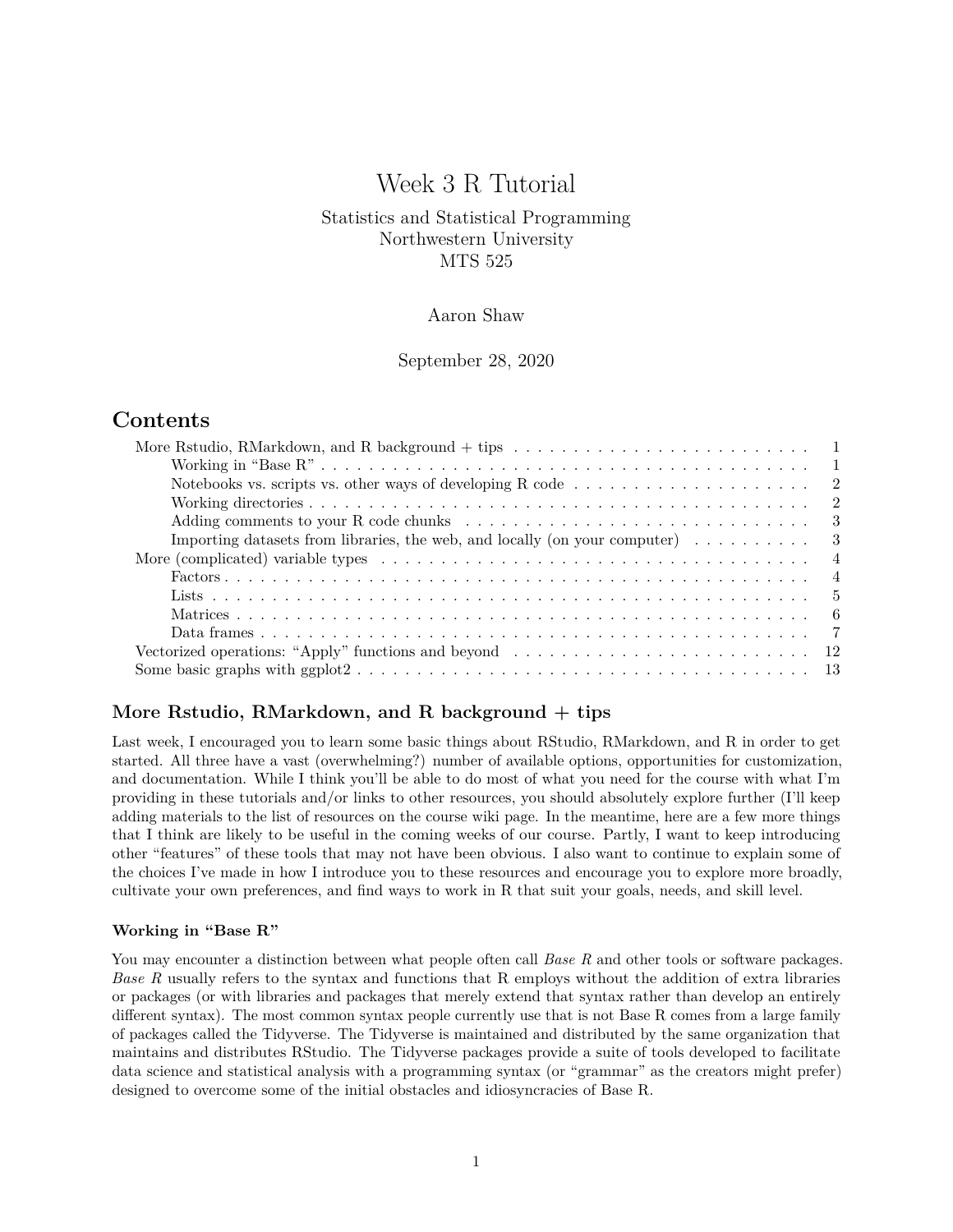For the purposes of our course, you might want to learn more about Tidyverse code and packages. You will almost certainly encounter example code snippets and suggestions around the web that assume you are familiar with the Tidyverse syntax and software. Indeed, those of you who are accustomed to working in Python or other "modern" programming languages may find it easier to work with the Tidyverse than with Base R. Books like those by Healy and Wickham and Grolemund linked from the course wiki page forego almost any introduction to Base R in favor of working almost exclusively within the Tidyverse.

All of this is a bit far out in the weeds, so let me skip to the key takeaway: I start off teaching you Base R and will not require you to learn the Tidyverse. That said, I strongly encourage you to embrace the Tidyverse, especially as you become familiar with some of the basic tasks and operations you can perform with Base R. I especially encourage you to become familiar with the ggplot2 package as it produces visualizations superior to those you can make in Base R in almost every way. My rationale is that even the Tidyverse packages and syntax operate *within* the R software environment and rely on the underlying functionalities of Base R. In that respect, starting with Base R provides you with a foundation that should allow you greater flexibility as you deepen your R skills. You will not be constrained to any particular software package within R.

# <span id="page-1-0"></span>**Notebooks vs. scripts vs. other ways of developing R code**

My first tutorial made at least one other leap/assumption worth noting. If you've taken other introductory courses or tutorials in data science or programming with R or Python, you may have interacted with other languages/tools via software "Notebooks." Notebooks are a type of software development environment that make it possible to work with text and execute code alongside each other. Sound familiar? It should! The R Markdown scripts I've introduced and suggested here are similar in many ways. The big difference is that in a notebook you can iteratively execute code chunks and view the results of that execution as you go along.

Notebooks are fantastic software development and learning tools and R Studio/R Markdown support them as well. You can learn more via the [R studio documentation,](https://rmarkdown.rstudio.com/lesson-10.html) the (much more exhaustive) [R Markdown](https://bookdown.org/yihui/rmarkdown-cookbook/notebook.html) ["cookbook",](https://bookdown.org/yihui/rmarkdown-cookbook/notebook.html) and try one out by selecting the 'File  $\rightarrow$  New File  $\rightarrow$  R Notebook' from the R Studio dropdown menus.

My attitude here is analogous to my thoughts on the Tidyverse. Even if you wind up working primarily/exclusively in Notebooks, you should have some grounding in working with R via the console, scripts, and "regular" R Markdown files. This is because R Markdown Notebooks rely on all of these tools as well and by knowing even a little bit about what's going on in the background you'll be better able to deepen your knowledge and extend your work beyond the limitations of Notebooks.

tl;dr: If you (want to) love Notebooks, you can/should use them. I wanted to make sure you knew how to work with some more foundational stuff too.

# <span id="page-1-1"></span>**Working directories**

The concept of "working directories" refers to the location on your computer where R is running, looking for files, and/or storing output files. Sounds simple enough, but managing working directories seems to often induce confusion as you start working with external datasets from the web or stored locally elsewhere on your computer.

For your purposes here, the simplest way to manage/avoid working directory issues may be to select an option from the "Session  $\rightarrow$  Set Working Directory" dropdown menu in RStudio. My best guess is that while you're working on a given .Rmd file you'll be happy most of the time if you choose the "To source file location" option. That said, you might have other preferences and I don't mean to suggest this as a rule/requirement. Whatever the case, when you choose that menu option, you'll see RStudio generate something at the console that might look a bit like this:

# > setwd("~/Documents/Courses/2020/stats/r\_tutorials")

This setwd() ("set working directory") command is what R calls under the hood to..set the working directory. You can also ask R to tell you where your current working directory is with the related command,  $getwd()$ . Try running it just like that with nothing in the parentheses to see what it returns.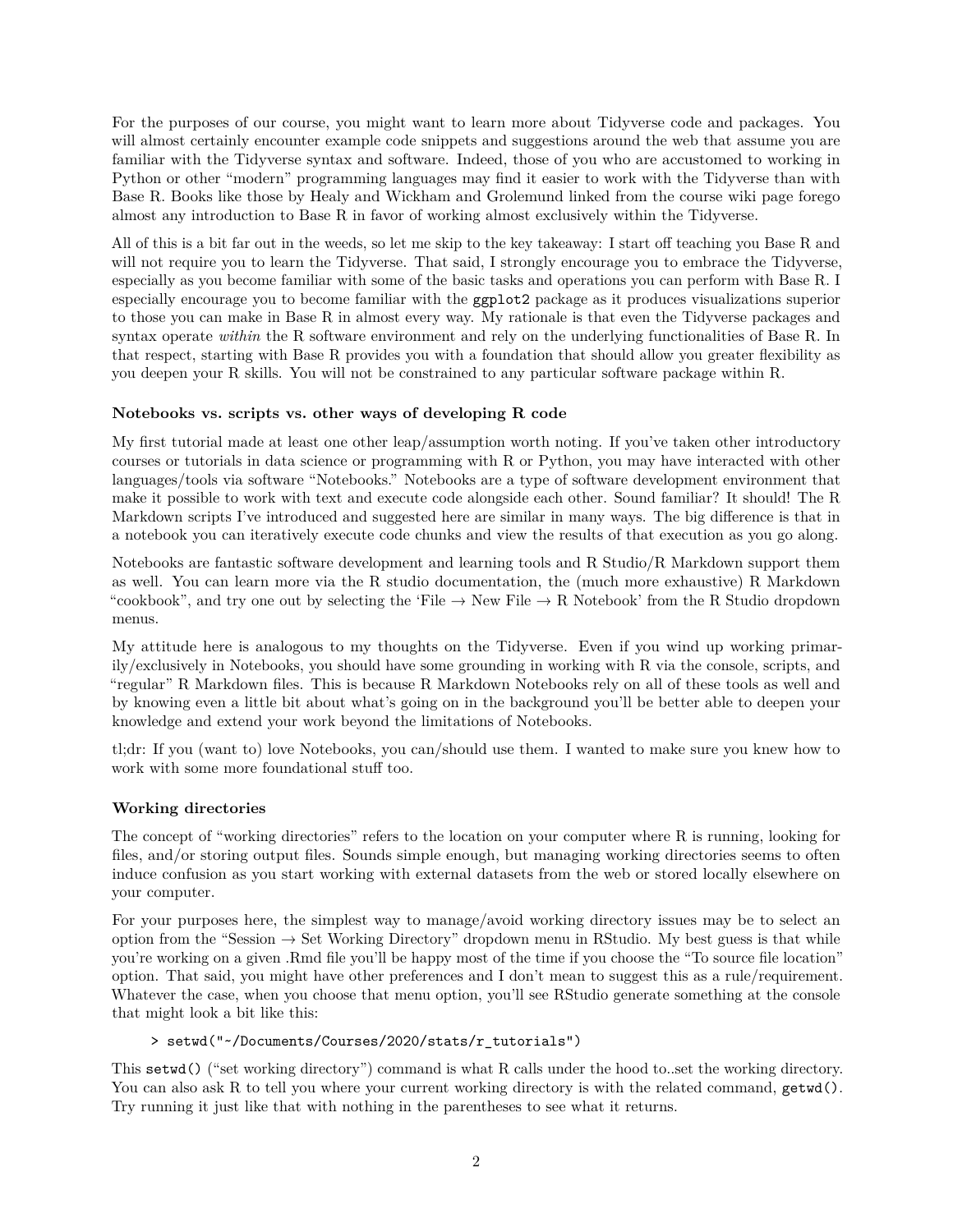### **getwd**()

### ## [1] "/home/ads/Documents/Teaching/2020/stats/r\_tutorials"

Whatever this says is where R thinks it's "doing stuff" on your machine, so, in the scenario where you are asking R to load a dataset from a file stored somewhere else on your computer, R might struggle to find any files located elsewhere unless you point to exactly where it lives. More on this in one of the examples below.

#### <span id="page-2-0"></span>**Adding comments to your R code chunks**

The concept of "comments" in code is potentially intuitive. A comment is just some text that the programming language interpreter ignores and repeats. Comments are generally inserted in code to make it easier for people to read in various ways. R interprets the # character and anything that comes after it as a comment. R will not try to interpret whatever comes next as a command:

2**+**2

**library**(openintro)

```
## [1] 4
# This is a comment. The next line is too:
# 2+2
```
Comments are often less common in the context of R Markdown scripts and notebooks. That said, you may encounter them in examples, R documentation, and elsewhere. You may also want to use them to leave notes for yourself or the teaching team in your R scripts. Whatever the case, it's good to know how to comment.

### <span id="page-2-1"></span>**Importing datasets from libraries, the web, and locally (on your computer)**

Data import is crucial and can be a time-consuming step in quantitative/computational research (maybe especially in R). In the previous tutorial and problem set you needed to load a library/package in R. Many packages come with datasets pre-installed that you will use for assignments in the course and/or to try out example code. You will also need to learn how to import datasets from the web and locally from files stored on your computer. Here are examples of each.

**Loading a dataset from an R package** Let's find the email50 dataset that's included in the openintro package provided by the textbook authors. First, I'll load the library, then I can use the data() command to call the dataset.

```
## Loading required package: airports
## Loading required package: cherryblossom
## Loading required package: usdata
data(email50)
## Take a look at the first few rows of the email50 dataset
head(email50)
## # A tibble: 6 x 21
## spam to_multiple from cc sent_email time image attach
## <dbl> <dbl> <dbl> <int> <dbl> <dttm> <dbl> <dbl>
## 1 0 0 1 0 1 2012-01-04 07:19:16 0 0
## 2 0 0 1 0 0 2012-02-16 14:10:06 0 0
## 3 1 0 1 4 0 2012-01-04 09:36:23 0 2
## 4 0 0 1 0 0 2012-01-04 11:49:52 0 0
```
## 5 0 0 1 0 0 2012-01-27 03:34:45 0 0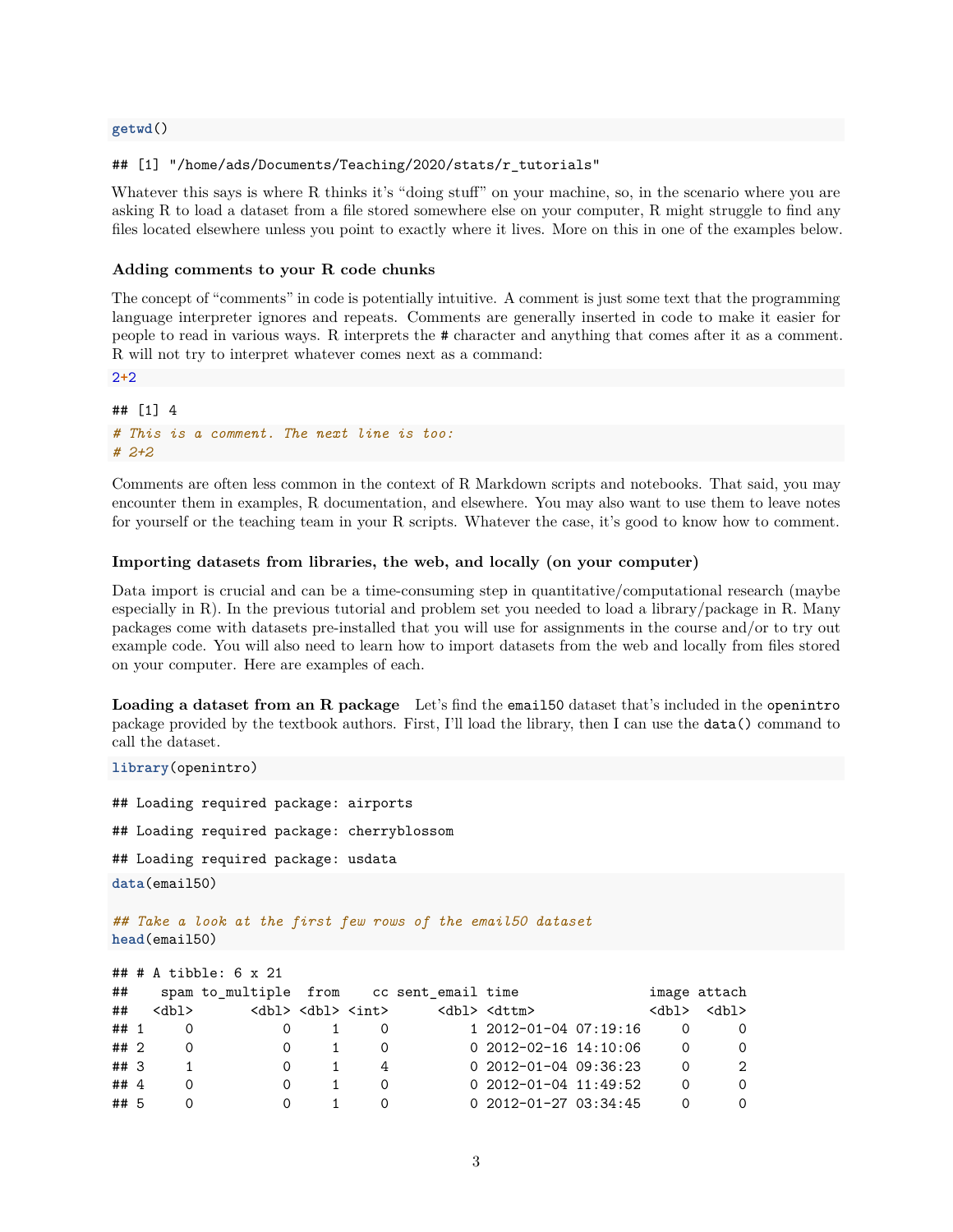```
## 6 0 0 1 0 0 2012-01-17 11:31:57 0 0
## # ... with 13 more variables: dollar <dbl>, winner <fct>, inherit <dbl>,
## # viagra <dbl>, password <dbl>, num_char <dbl>, line_breaks <int>,
## # format <dbl>, re_subj <dbl>, exclaim_subj <dbl>, urgent_subj <dbl>,
## # exclaim mess <dbl>, number <fct>
```
Loading a dataset from the web This gets a bit more complicated because you have to use the url() command to tell R the address you want to use, then you will need to use a second command to actually import the dataset file. In this case, I'm going to point to another dataset provided by the OpenIntro authors containing NOAA temperature information [\(more information about the dataset is available on the](https://www.openintro.org/data/index.php?data=climate70) [OpenIntro website\)](https://www.openintro.org/data/index.php?data=climate70). The format for the file is .rda which is one of several common R dataset file format suffixes (another one is .rdata) and R you'll usually use the **load**() command to import an .rda or .rdata file.

```
load(url("https://www.openintro.org/data/rda/climate70.rda"))
```

```
## Again, check out the first few rows to see what you've got.
head(climate70)
```

| ## |                                      | station latitude longitude dx70_1948 dx70_2018 dx90_1948 dx90_2018 |     |     |    |     |
|----|--------------------------------------|--------------------------------------------------------------------|-----|-----|----|-----|
|    | ## 1 USC00203823 41.93520 -84.64110  |                                                                    | 131 | 147 | 11 | 16. |
|    | ## 2 USC00276818 44.25800 -71.25250  |                                                                    | 80  | 99  |    | 1   |
|    | ## 3 USC00186620 39.41317 -79.40025  |                                                                    | 143 | 150 | 4  | 1   |
|    | ## 4 USC00331890 40.24030 -81.87100  |                                                                    | 156 | 158 | 18 | 15  |
|    | ## 5 USC00235987 37.83950 -94.37400  |                                                                    | 216 | 175 | 59 | 51  |
|    | ## 6 USC00395691 45.56550 -100.44880 |                                                                    | 138 | 132 | 39 | 18  |

**Loading a dataset stored locally** Loading from local storage is last because, ironically, it may be the least intuitive. The best practice here is to use an [absolute path](https://en.wikipedia.org/wiki/Path_%28computing%29) to point R to the unique location on your computer where the file in question is stored. In the example below, my code reflects the operating system and directory structure of my laptop. Your computer will likely (I assume/hope!) use something quite different. Nevertheless, I am providing an example because I think you may be able to work with it and it can at least provide a demonstration that we can talk about later on.

```
load("/home/ads/Documents/Teaching/2020/stats/data/week_03/group_07.RData")
```

```
ls() ## list objects in my global environment
```

```
## [1] "climate70" "d" "email50"
head(d) ## and inspect the first few rows of the new object
## [1] -2452.018457 2.637751 3.241824 1.183585 15746.070789
## [6] 65.013141
```
# <span id="page-3-0"></span>**More (complicated) variable types**

In the previous tutorial we introduced some basic variable types (numeric, character, and logical). Here are some other common Base R variable types that you will encounter and need to learn to recognize/manage in your work:

## <span id="page-3-1"></span>**Factors**

Factors usually work like character variables that take a finite and pre-specified set of values. They are useful for encoding categorical variables. You can create them with the factor() command or by running as.factor() on a character vector.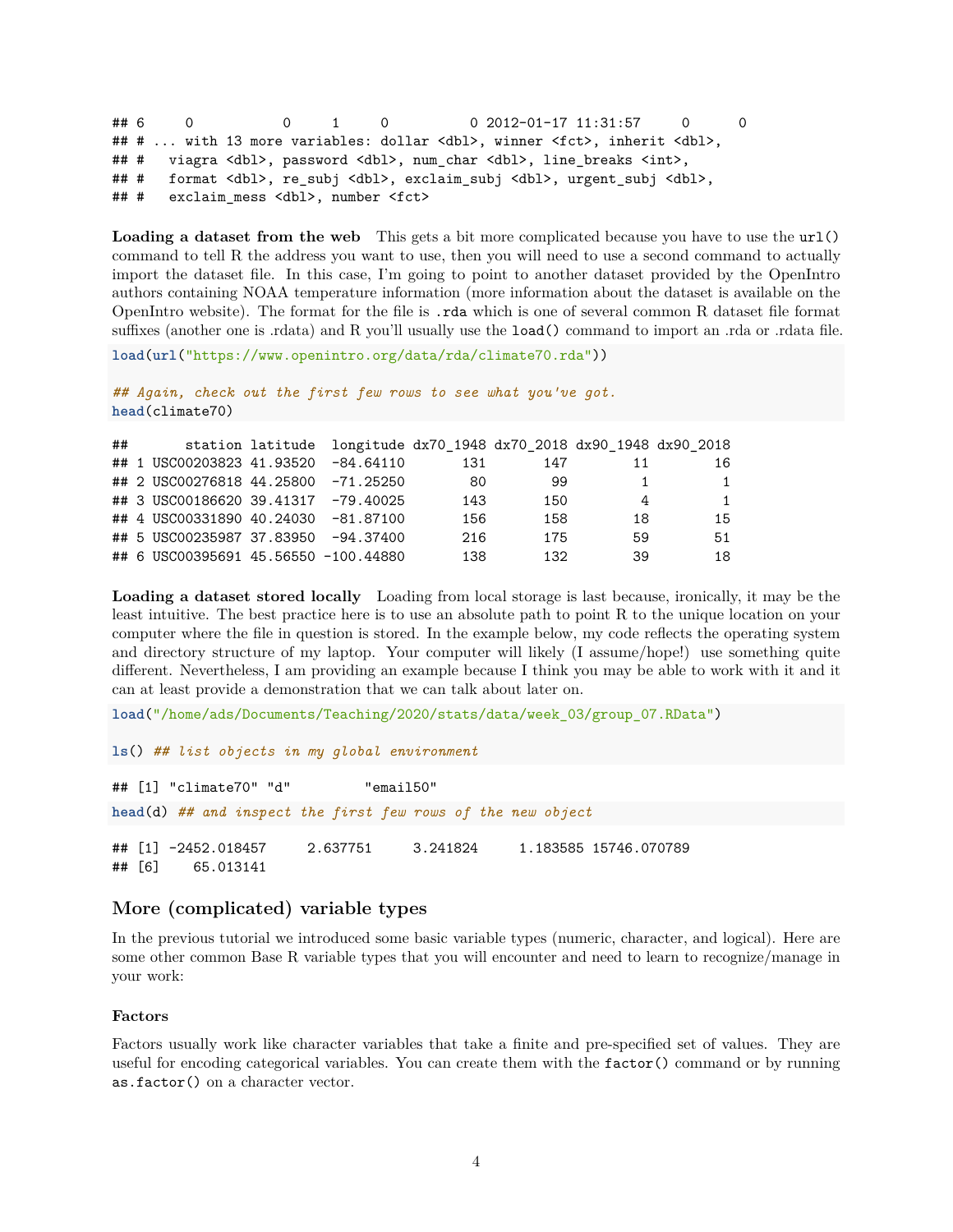```
## Create a vector of cities as a factor:
cities <- factor(c("Chicago", "Detroit", "Milwaukee"))
summary(cities)
## Chicago Detroit Milwaukee
## 1 1 1
class(cities)
## [1] "factor"
## Create another vector as a character first...
more.cities <- c("Oakland", "Seattle", "San Diego")
summary(more.cities)
## Length Class Mode
## 3 character character
class(more.cities)
## [1] "character"
## ...and coerce it to a factor:
more.cities <- as.factor(more.cities)
summary(more.cities)
## Oakland San Diego Seattle
## 1 1 1
```
**class**(more.cities)

```
## [1] "factor"
```
You can usually run as.factor() to coerce other kinds of variables into a factor; however, be warned that doing so has some risks as R may not share your intuitions about what ought to happen. Whenever you coerce or convert or reshape data you should immediately run something like summary() and class() to inspect the results and confirm whether the results seem to align with your aspirations.

## <span id="page-4-0"></span>**Lists**

Lists are a bit like vectors, but can contain many other kinds of object (e.g., other variables). In this sense they are more of a data structure than a type, but for the purposes of R, the distinctions between data structures and types are a bit mushy. . .

```
cities.list <- list(cities, more.cities)
class(cities.list)
## [1] "list"
cities.list
## [[1]]
## [1] Chicago Detroit Milwaukee
## Levels: Chicago Detroit Milwaukee
##
## [[2]]
## [1] Oakland Seattle San Diego
## Levels: Oakland San Diego Seattle
```
We can name the items in the list just like we did for a vector: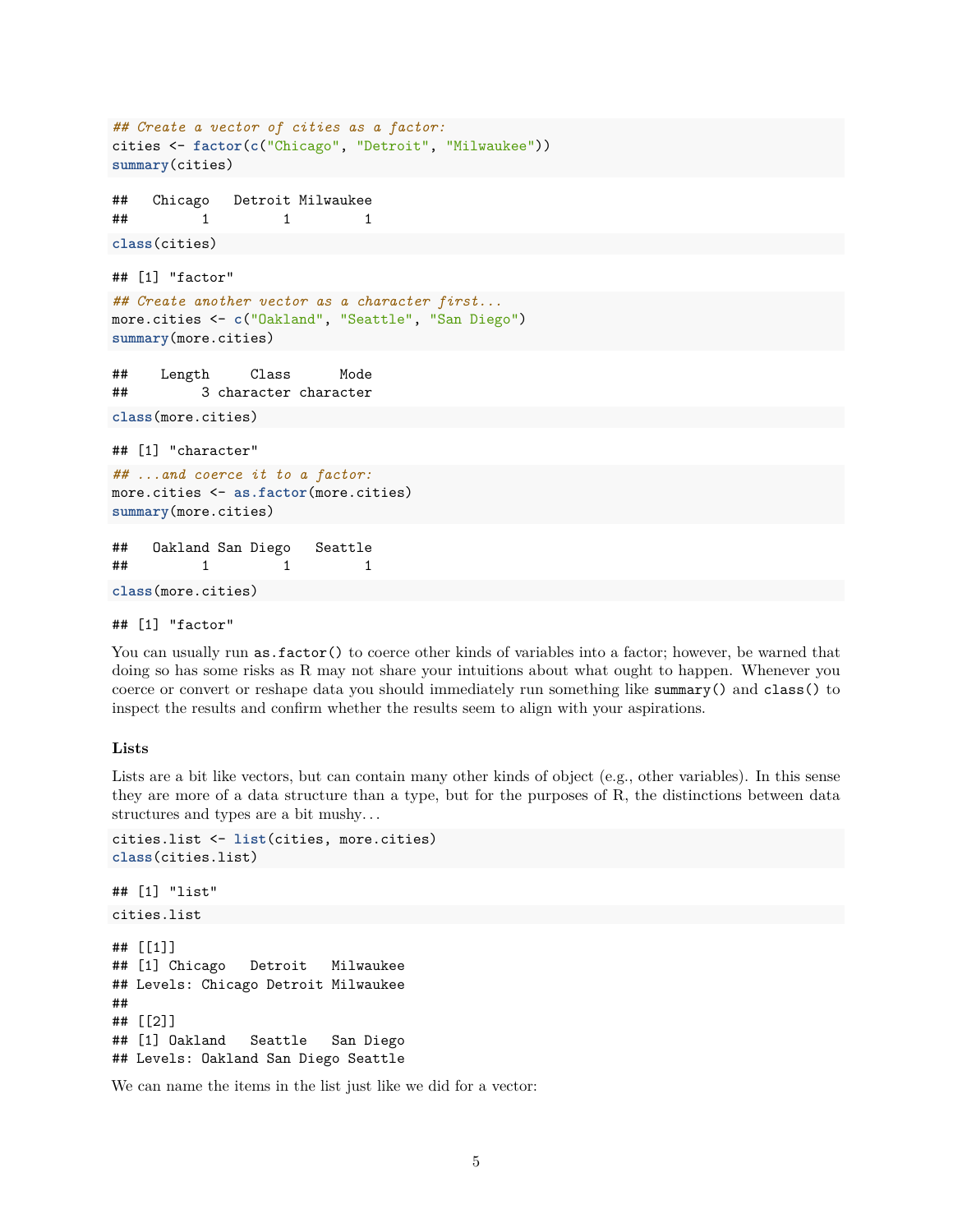```
names(cities.list) <- c("midwest", "west")
```

```
# This works too:
cities.list <- list("midwest" = cities, "west" = more.cities)
```
You can index into the list just like you can with a vector except that instead of one set of square brackets you have to use two:

cities.list[["midwest"]]

```
## [1] Chicago Detroit Milwaukee
## Levels: Chicago Detroit Milwaukee
cities.list[[2]]
```

```
## [1] Oakland Seattle San Diego
## Levels: Oakland San Diego Seattle
```
With a list you can also index recursively (down into the individual objects contained in the list). For example: cities.list[["west"]][2]

# ## [1] Seattle ## Levels: Oakland San Diego Seattle

Some functions that operate on vectors or other data structures "just work" on lists. Others don't or produce weird output that you probably weren't expecting (if you're coming to R from Python this may induce tears and gnashing of teeth). As a practical matter, you should not assume R will be perfectly consistent with how functions treat different variable types and inspect the output of commands to see what happens:

```
# summary works as you might hope:
summary(cities.list)
```

```
## Length Class Mode
## midwest 3 factor numeric
## west 3 factor numeric
# table produces something very weird:
```
**table**(cities.list)

| ## |            | west                      |   |   |
|----|------------|---------------------------|---|---|
|    | ## midwest | Oakland San Diego Seattle |   |   |
| ## | Chicago    |                           |   | O |
| ## | Detroit    | Ω                         | Ω | 1 |
| ## | Milwaukee  | Ω                         |   | Ω |

### <span id="page-5-0"></span>**Matrices**

Matrices are a little less common for everyday use, but it's good to know they're there and that R can help you do matrix arithmetic to your heart's content. In my day-to-day work, I most frequently encounter matrices in R as an intermediate format used or generated by functions to complete specific tasks (e.g., running regression models). This means that I sometimes want/need to interact with matrix objects and, by extension, you might too.

An example is below. Check out the help documentation for the matrix() function for more.

```
m1 <- matrix(c(1:12), nrow=4, byrow=FALSE)
m1
## [,1] [,2] [,3]
## [1,] 1 5 9
```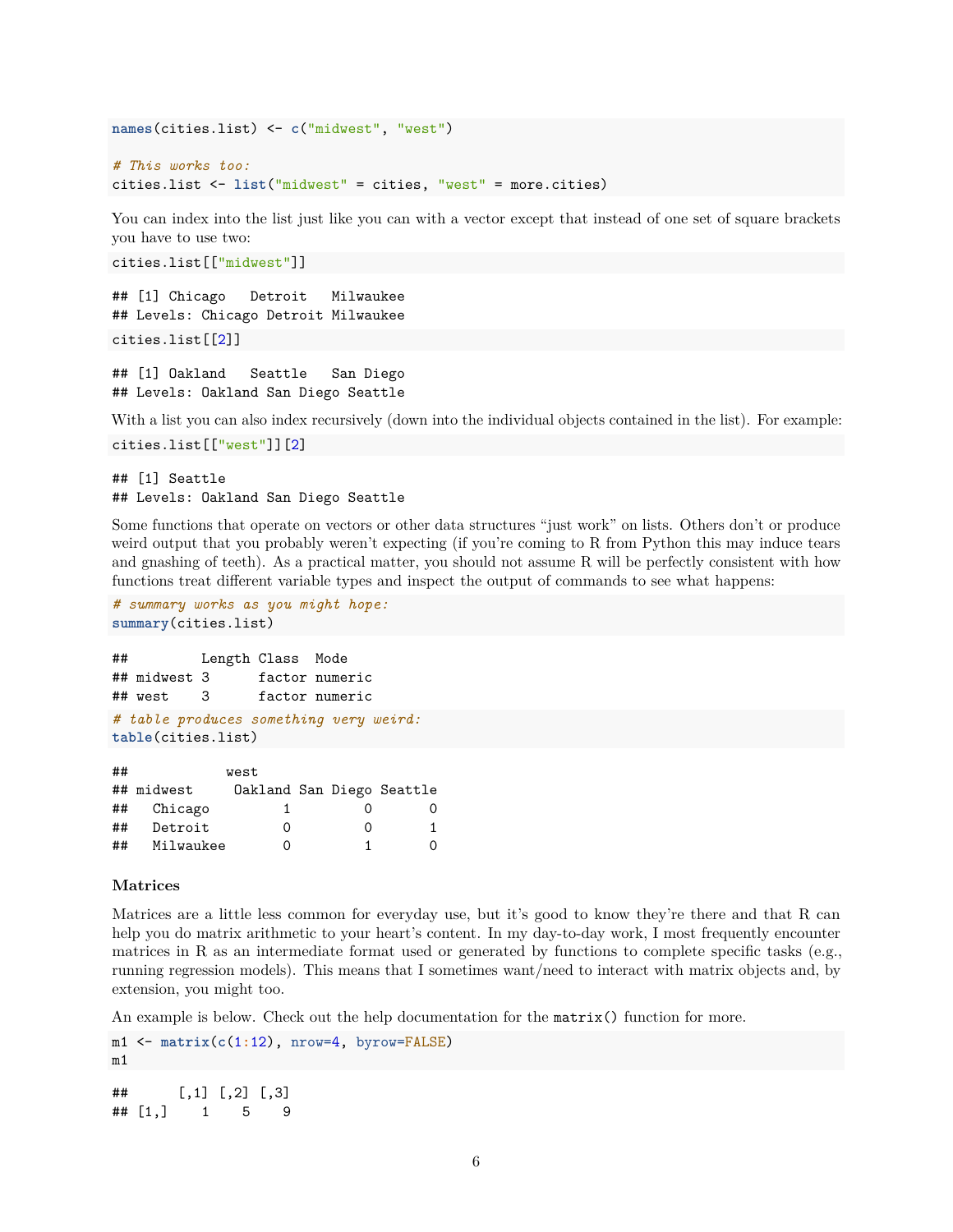|    | ## $[2,]$<br>$## [3, ]$ 3<br>## $[4, 3 4$                   | $\overline{2}$ | 6<br>$\overline{7}$<br>8                     | 10<br>11<br>12                                       |                      |                                                                                      |  |  |  |
|----|-------------------------------------------------------------|----------------|----------------------------------------------|------------------------------------------------------|----------------------|--------------------------------------------------------------------------------------|--|--|--|
| m2 |                                                             |                |                                              |                                                      |                      | $m2 \leq -\text{ matrix}(\text{seq}(2, 24, 2), \text{ nrow=4}, \text{ byrow=FALSE})$ |  |  |  |
| ## | ## $[1,]$<br>## $[2, 3 \ 4$<br>## [3,] 6<br>$## [4, ]$ 8    | $\overline{2}$ | $[,1]$ $[,2]$ $[,3]$<br>10<br>12<br>14<br>16 | 18<br>20<br>22<br>24                                 |                      |                                                                                      |  |  |  |
|    | $m1*m2$                                                     |                |                                              |                                                      |                      |                                                                                      |  |  |  |
| ## | ## $[1,]$ 2<br>## $[2, 3 \ 8$<br>## [3,] 18<br>## $[4, 32]$ |                | $[,1]$ $[,2]$ $[,3]$<br>72                   | 50 162<br>200<br>98 242<br>128 288                   |                      |                                                                                      |  |  |  |
|    | $t(m2)$ # transposition                                     |                |                                              |                                                      |                      |                                                                                      |  |  |  |
| ## | ## $[1, 3 2$<br>## [2,]                                     | 10             | $\overline{4}$<br>12                         | $[,1]$ $[,2]$ $[,3]$ $[,4]$<br>$6\overline{6}$<br>14 | 8 <sup>8</sup><br>16 |                                                                                      |  |  |  |
|    | ## [3,]                                                     | 18             | 20                                           | 22                                                   | 24                   |                                                                                      |  |  |  |

### <span id="page-6-0"></span>**Data frames**

A data frame is a structured format for storing tabular data. More formally in R, a data frame consists of a list of vectors of equal length.

For our purposes, data frames are the most important data structure (or type) in R. We will use them constantly. They have rows (usually units or observations) and columns (usually variables). There are also many functions designed to work especially (even exclusively) with data frames. Let's take a look at another built-in example dataset, faithful (note: you can read the help documentation on faithful to learn about the dataset):

## This first command calls a dataset into my working "Global" environment and makes it available for s **data**("faithful")

**dim**(faithful) *# Returns the number of rows and columns. Often the first thing I do with any data frame*

## [1] 272 2 **nrow**(faithful) ## [1] 272 **ncol**(faithful) ## [1] 2 **names**(faithful) *## try colnames(faithful) too* ## [1] "eruptions" "waiting" **head**(faithful) *## look at the first few rows of data*

## eruptions waiting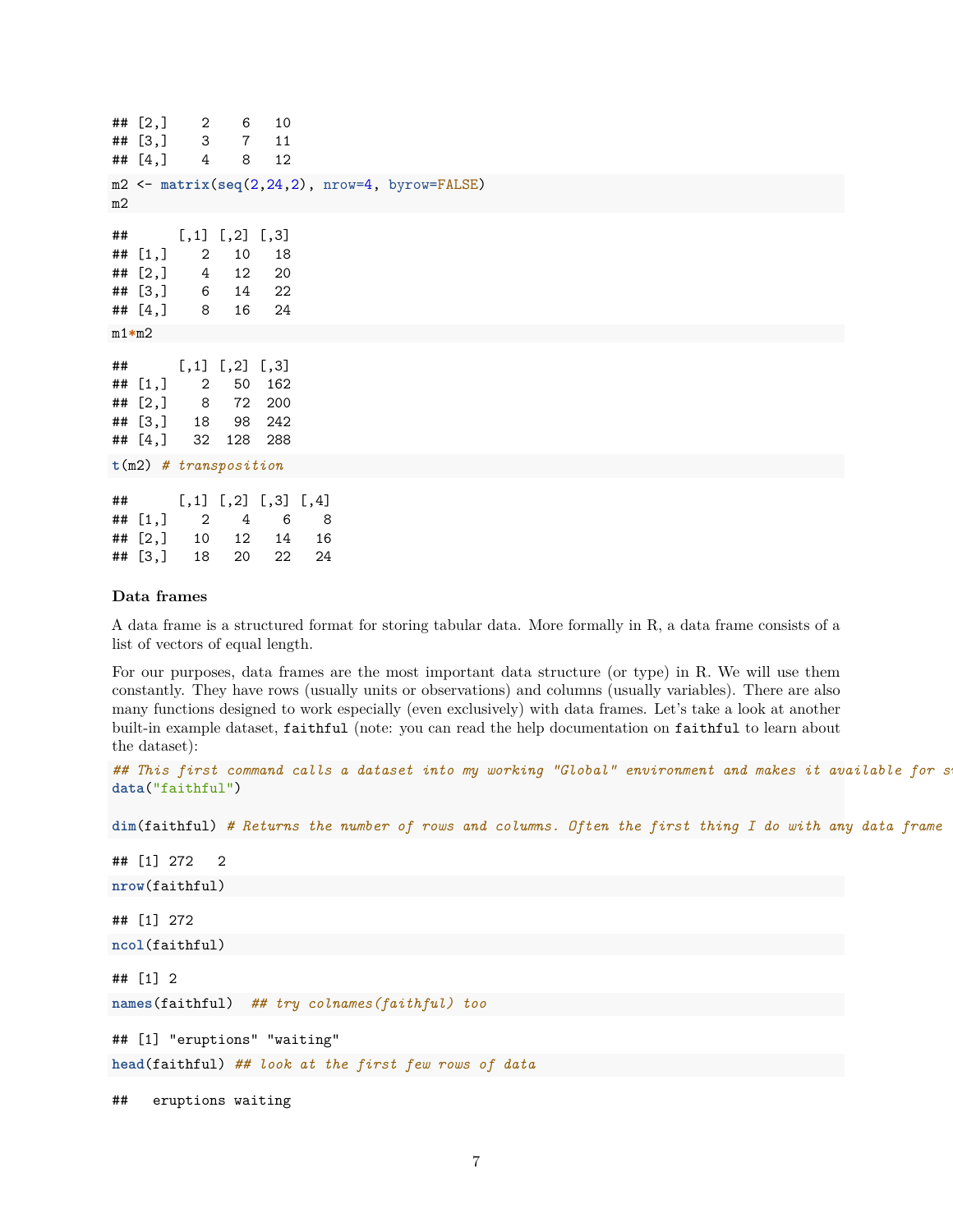| ##1  | 3.600 | 79 |
|------|-------|----|
| ## 2 | 1.800 | 54 |
| ## 3 | 3.333 | 74 |
| ##4  | 2.283 | 62 |
| ##5  | 4.533 | 85 |
| ## 6 | 2.883 | 55 |
|      |       |    |

**summary**(faithful)

| ## | eruptions        | waiting      |
|----|------------------|--------------|
| ## | Min. : 1.600     | Min. : 43.0  |
| ## | 1st Qu.: 2.163   | 1st Qu.:58.0 |
|    | ## Median :4.000 | Median:76.0  |
| ## | Mean : 3.488     | Mean :70.9   |
|    | ## 3rd Qu.:4.454 | 3rd Qu.:82.0 |
|    | ## Max. :5.100   | Max. : 96.0  |

Some datasets are built-in to packages. Once you've installed the package (see the R Tutorial from Week 1 of the help documentation for install.packages()), you can call a dataset from that package by first invoking the package

You can index into a data frame using numeric values or variable names. The notation uses square brackets again and requires you to remember the convention of  $[\langle \text{rows}\rangle, \langle \text{columns}\rangle]$ :

faithful[1,1] *# The item in the first row of the first column*

## [1] 3.6

faithful[,2] *# all of the items in the second column*

## [1] 79 54 74 62 85 55 88 85 51 85 54 84 78 47 83 52 62 84 52 79 51 47 78 69 74 ## [26] 83 55 76 78 79 73 77 66 80 74 52 48 80 59 90 80 58 84 58 73 83 64 53 82 59 ## [51] 75 90 54 80 54 83 71 64 77 81 59 84 48 82 60 92 78 78 65 73 82 56 79 71 62 ## [76] 76 60 78 76 83 75 82 70 65 73 88 76 80 48 86 60 90 50 78 63 72 84 75 51 82 ## [101] 62 88 49 83 81 47 84 52 86 81 75 59 89 79 59 81 50 85 59 87 53 69 77 56 88 ## [126] 81 45 82 55 90 45 83 56 89 46 82 51 86 53 79 81 60 82 77 76 59 80 49 96 53 ## [151] 77 77 65 81 71 70 81 93 53 89 45 86 58 78 66 76 63 88 52 93 49 57 77 68 81 ## [176] 81 73 50 85 74 55 77 83 83 51 78 84 46 83 55 81 57 76 84 77 81 87 77 51 78 ## [201] 60 82 91 53 78 46 77 84 49 83 71 80 49 75 64 76 53 94 55 76 50 82 54 75 78 ## [226] 79 78 78 70 79 70 54 86 50 90 54 54 77 79 64 75 47 86 63 85 82 57 82 67 74 ## [251] 54 83 73 73 88 80 71 83 56 79 78 84 58 83 43 60 75 81 46 90 46 74

faithful[10**:**20, 2] *# ranges work too. This returns the 10-20th values of the second column.*

## [1] 85 54 84 78 47 83 52 62 84 52 79

faithful[37, "eruptions"] *# The 37th value of the column called "eruptions."*

## [1] 1.867

It is very useful to work with column (variable) names in a data frame using the \$ symbol:

faithful**\$**eruptions

## [1] 3.600 1.800 3.333 2.283 4.533 2.883 4.700 3.600 1.950 4.350 1.833 3.917 ## [13] 4.200 1.750 4.700 2.167 1.750 4.800 1.600 4.250 1.800 1.750 3.450 3.067 ## [25] 4.533 3.600 1.967 4.083 3.850 4.433 4.300 4.467 3.367 4.033 3.833 2.017 ## [37] 1.867 4.833 1.833 4.783 4.350 1.883 4.567 1.750 4.533 3.317 3.833 2.100 ## [49] 4.633 2.000 4.800 4.716 1.833 4.833 1.733 4.883 3.717 1.667 4.567 4.317 ## [61] 2.233 4.500 1.750 4.800 1.817 4.400 4.167 4.700 2.067 4.700 4.033 1.967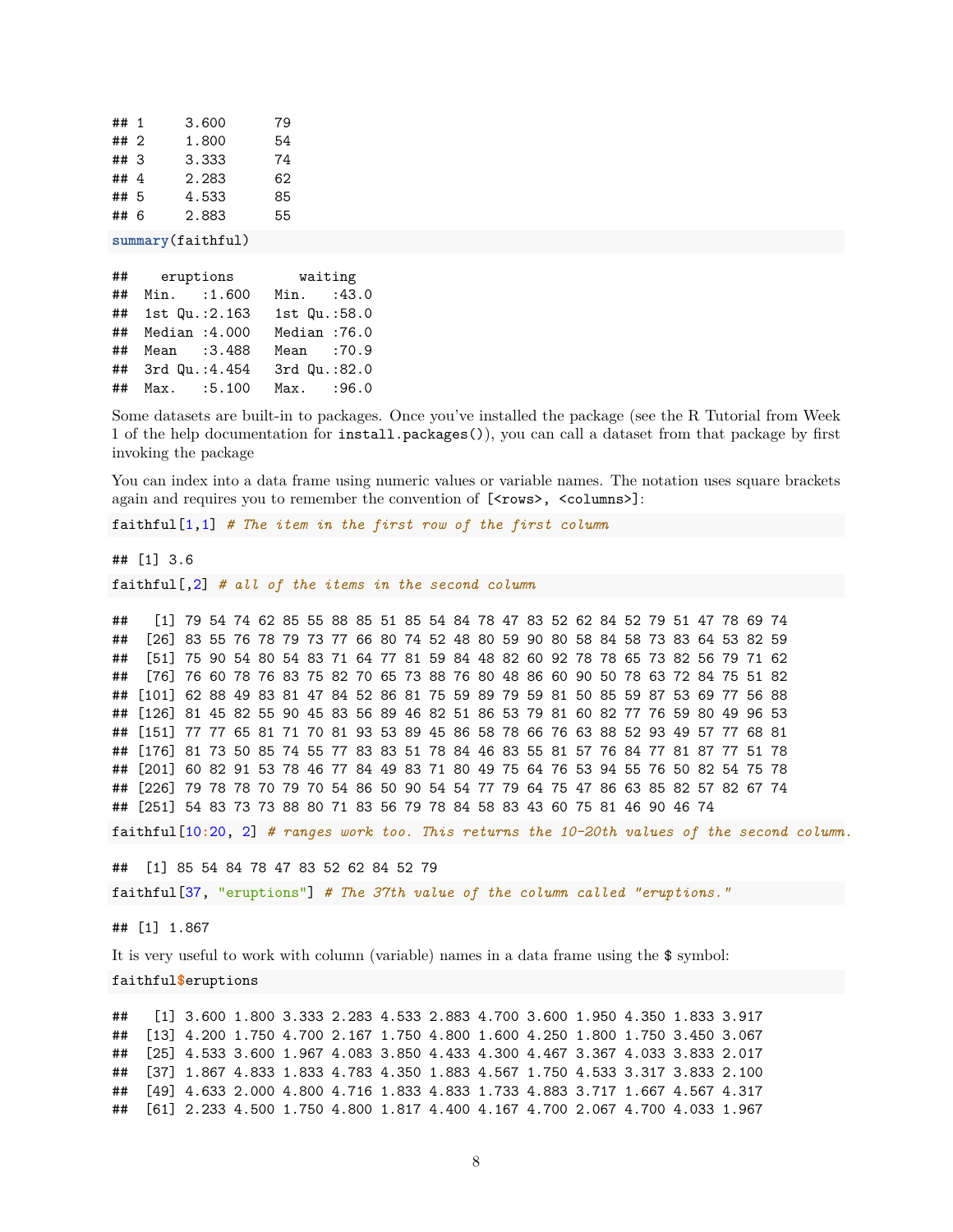## [73] 4.500 4.000 1.983 5.067 2.017 4.567 3.883 3.600 4.133 4.333 4.100 2.633 ## [85] 4.067 4.933 3.950 4.517 2.167 4.000 2.200 4.333 1.867 4.817 1.833 4.300 ## [97] 4.667 3.750 1.867 4.900 2.483 4.367 2.100 4.500 4.050 1.867 4.700 1.783 ## [109] 4.850 3.683 4.733 2.300 4.900 4.417 1.700 4.633 2.317 4.600 1.817 4.417 ## [121] 2.617 4.067 4.250 1.967 4.600 3.767 1.917 4.500 2.267 4.650 1.867 4.167 ## [133] 2.800 4.333 1.833 4.383 1.883 4.933 2.033 3.733 4.233 2.233 4.533 4.817 ## [145] 4.333 1.983 4.633 2.017 5.100 1.800 5.033 4.000 2.400 4.600 3.567 4.000 ## [157] 4.500 4.083 1.800 3.967 2.200 4.150 2.000 3.833 3.500 4.583 2.367 5.000 ## [169] 1.933 4.617 1.917 2.083 4.583 3.333 4.167 4.333 4.500 2.417 4.000 4.167 ## [181] 1.883 4.583 4.250 3.767 2.033 4.433 4.083 1.833 4.417 2.183 4.800 1.833 ## [193] 4.800 4.100 3.966 4.233 3.500 4.366 2.250 4.667 2.100 4.350 4.133 1.867 ## [205] 4.600 1.783 4.367 3.850 1.933 4.500 2.383 4.700 1.867 3.833 3.417 4.233 ## [217] 2.400 4.800 2.000 4.150 1.867 4.267 1.750 4.483 4.000 4.117 4.083 4.267 ## [229] 3.917 4.550 4.083 2.417 4.183 2.217 4.450 1.883 1.850 4.283 3.950 2.333 ## [241] 4.150 2.350 4.933 2.900 4.583 3.833 2.083 4.367 2.133 4.350 2.200 4.450 ## [253] 3.567 4.500 4.150 3.817 3.917 4.450 2.000 4.283 4.767 4.533 1.850 4.250 ## [265] 1.983 2.250 4.750 4.117 2.150 4.417 1.817 4.467

**mean**(faithful**\$**waiting)

## [1] 70.89706

**boxplot**(faithful**\$**waiting)



Data frames are very useful for bivariate analyses (e.g., plots and tables). The base R notation for a bivariate presentation usually uses the ~ character. If both of the variables in your bivariate comparison are within the same data frame you can use the **data=** argument. For example, here is a scatterplot of eruption time (Y axis) over waiting time (X axis):

**plot**(eruptions **~** waiting, data=faithful)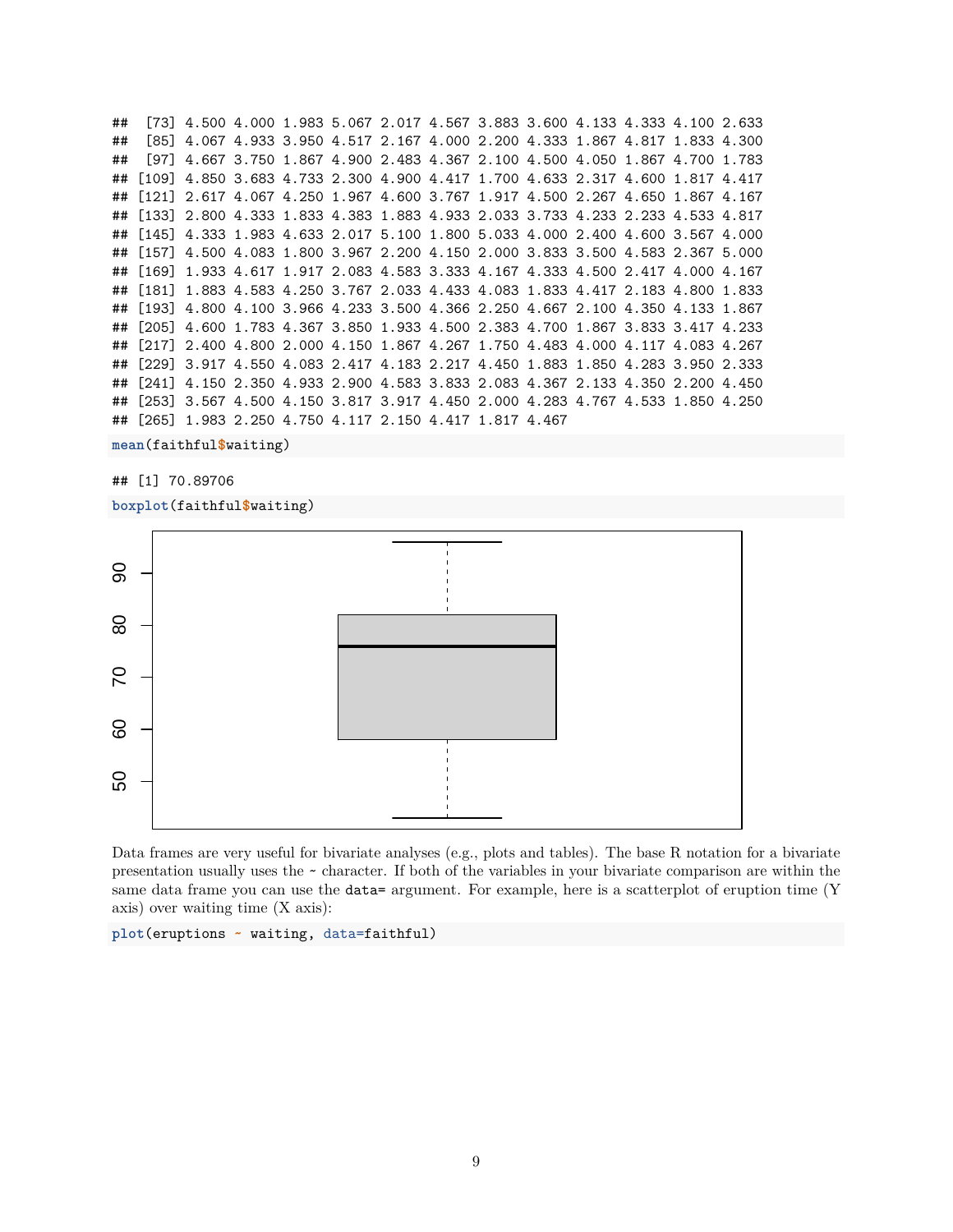

waiting

Data frames can have an arbitrary number of columns (variables). Another built in dataset used frequently in R documentation and examples is mtcars (read the help documentation! it contains a codebook that tells you about each variable). Let's look at that one next:

**data**("mtcars")

**dim**(mtcars)

```
## [1] 32 11
```
**head**(mtcars)

| ## |                                                           |  |  |  | mpg cyl disp hp drat wt qsec vs am gear carb |  |                                          |
|----|-----------------------------------------------------------|--|--|--|----------------------------------------------|--|------------------------------------------|
|    | ## Mazda RX4                                              |  |  |  | 21.0 6 160 110 3.90 2.620 16.46 0 1 4 4      |  |                                          |
|    | ## Mazda RX4 Wag                                          |  |  |  | 21.0 6 160 110 3.90 2.875 17.02 0 1 4 4      |  |                                          |
|    | ## Datsun 710                                             |  |  |  | 22.8 4 108 93 3.85 2.320 18.61 1 1 4 1       |  |                                          |
|    | ## Hornet 4 Drive 21.4 6 258 110 3.08 3.215 19.44 1 0 3 1 |  |  |  |                                              |  |                                          |
|    | ## Hornet Sportabout 18.7 8 360 175 3.15 3.440 17.02 0 0  |  |  |  |                                              |  | $\begin{array}{ccc} & 3 & 2 \end{array}$ |
|    | ## Valiant                                                |  |  |  | 18.1 6 225 105 2.76 3.460 20.22 1 0 3 1      |  |                                          |

There are many ways to create and modify data frames. Here are some examples using the mtcars data. I create new vectors from the variables (columns) in the dataset, then I use the data.frame command to build a new data frame from the three vectors and do some data cleanup/recoding:

```
my.mpg <- mtcars$mpg
my.cyl <- mtcars$cyl
my.disp <- mtcars$disp
df.small <- data.frame(my.mpg, my.cyl, my.disp)
class(df.small)
## [1] "data.frame"
head(df.small)
## my.mpg my.cyl my.disp
```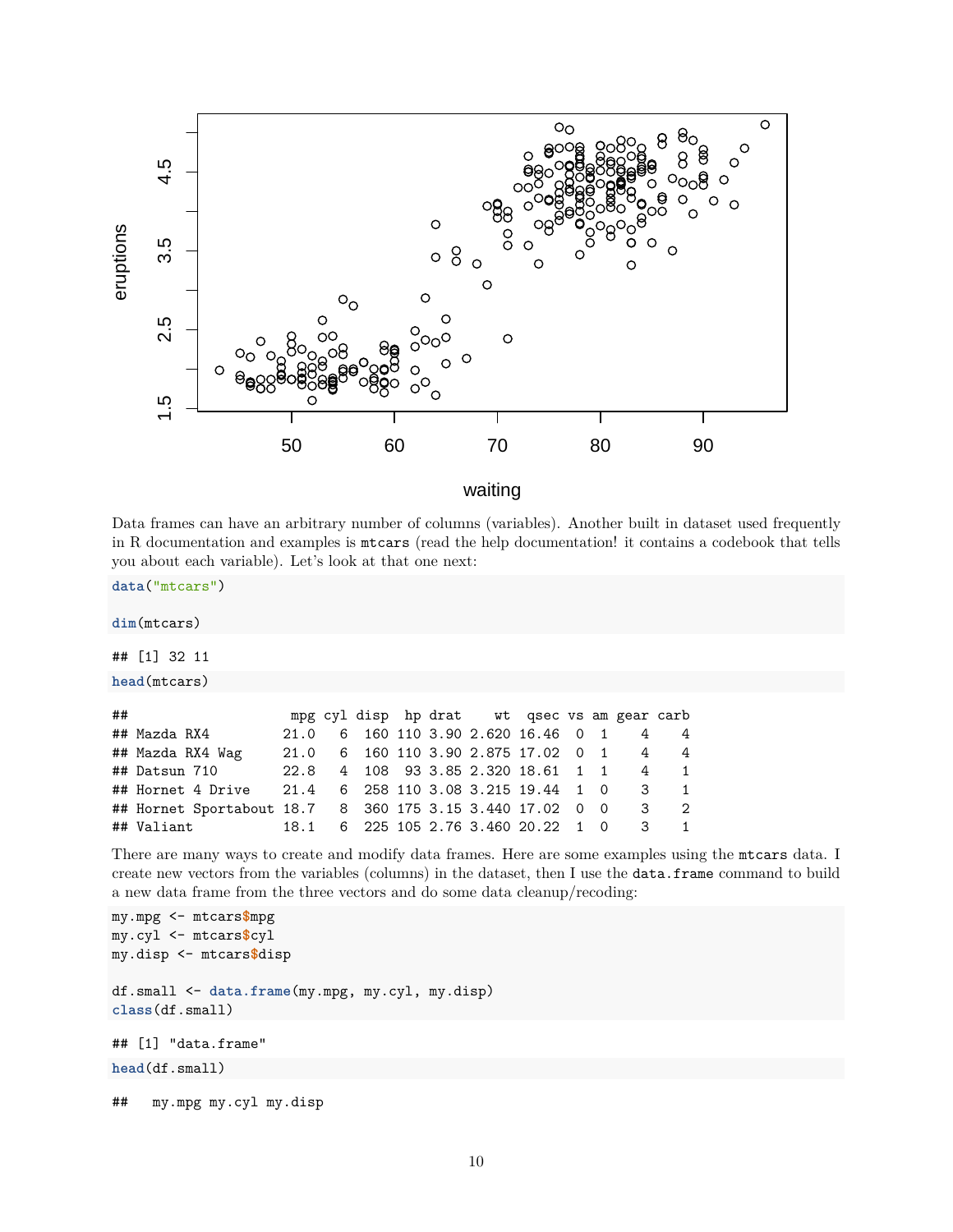```
## 1 21.0 6 160
## 2 21.0 6 160
## 3 22.8 4 108
## 4 21.4 6 258
## 5 18.7 8 360
## 6 18.1 6 225
# recode a value as missing
df.small[5,1] <- NA
# removing a column
df.small[,3] <- NULL
dim(df.small)
## [1] 32 2
head(df.small)
## my.mpg my.cyl
## 1 21.0 6
## 2 21.0 6
## 3 22.8 4
## 4 21.4 6
## 5 NA 8
```
## 6 18.1 6

Creating new variables, recoding, and transformations look very similar to working with vectors. Notice the na.rm=TRUE argument I am passing to the mean function in the first line here:

df.small**\$**mpg.big <- df.small**\$**my.mpg **> mean**(df.small**\$**my.mpg, na.rm=TRUE)

**table**(df.small**\$**mpg.big)

```
##
## FALSE TRUE
## 17 14
df.small$mpg.l <- log1p(df.small$my.mpg) # notice: log1p()
head(df.small$mpg.l)
## [1] 3.091042 3.091042 3.169686 3.109061 NA 2.949688
## convert a number into a factor:
df.small$my.cyl.factor <- factor(df.small$my.cyl)
summary(df.small$my.cyl.factor)
```
## 4 6 8 ## 11 7 14

Some special functions are particularly useful for working with data frames:

**is.na**(df.small**\$**my.mpg)

```
## [1] FALSE FALSE FALSE FALSE TRUE FALSE FALSE FALSE FALSE FALSE FALSE FALSE
## [13] FALSE FALSE FALSE FALSE FALSE FALSE FALSE FALSE FALSE FALSE FALSE FALSE
## [25] FALSE FALSE FALSE FALSE FALSE FALSE FALSE FALSE
```
**sum**(**is.na**(df.small**\$**my.mpg)) *# sum() works in mysterious ways sometimes...*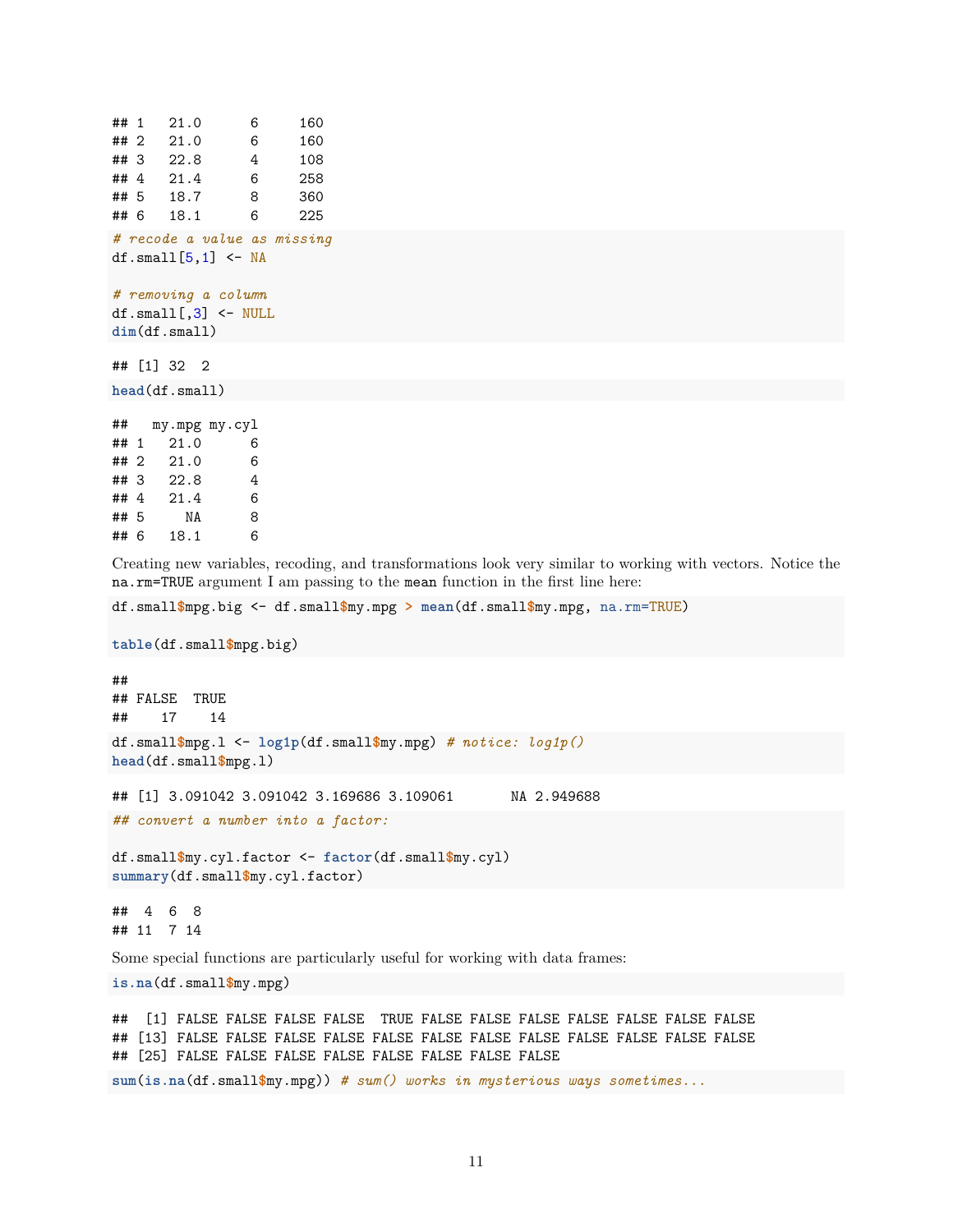## [1] 1 **complete.cases**(df.small) ## [1] TRUE TRUE TRUE TRUE FALSE TRUE TRUE TRUE TRUE TRUE TRUE TRUE ## [13] TRUE TRUE TRUE TRUE TRUE TRUE TRUE TRUE TRUE TRUE TRUE TRUE ## [25] TRUE TRUE TRUE TRUE TRUE TRUE TRUE TRUE **sum**(**complete.cases**(df.small))

## [1] 31

# <span id="page-11-0"></span>**Vectorized operations: "Apply" functions and beyond**

R has a lot of built-in functionality to support working on objects very quickly/efficiently in a "vectorized" way. The specifics of vectorization are beyond the scope of our course, but the significance is that while you may have learned to do things with "loops" in other programming languages (and we'll learn how to use them in R) vectorized functions in R almost always provide a faster/better way to achieve the same goals. As a result, I like to introduce vectorized functions first.

The reasons you might use a vectorized function are kind of simple: imagine you have an object (vector, dataframe, list, or whatever) and you want to perform the same operation over all of the rows or columns. Loops are good if you want to do this in a strict order (e.g., first row  $\#1$ , then row  $\#2$ , etc.), but most of the time the order doesn't matter. Vectorized functions allow R to apply operations over data objects in an arbitrary order, resulting in massively faster and less-verbose code.

Most of the base R versions of these functions have "apply" in the name. There are also Tidyverse alternatives. I will stick to the base R versions here. Please feel free to read about and use the alternatives! I'll try to introduce and document them a little later on in our course.

Let's start with an example using the mtcars dataset again. The sapply() and lapply() functions both "apply" the second argument (a function) iteratively to the items (variables) in the first argument. The differences emerge in the structure of the output: sapply() returns a (usually more user-friendly) vector or matrix by default whereas lapply() returns a list:

**sapply**(mtcars, quantile)

| ## |               |  |  | mpg cyl disp hp drat wt qsec vs am gear carb                          |  |  |  |
|----|---------------|--|--|-----------------------------------------------------------------------|--|--|--|
|    |               |  |  | ## 0% 10.400 4 71.100 52.0 2.760 1.51300 14.5000 0 0 3 1              |  |  |  |
|    |               |  |  | ## 25% 15.425 4 120.825 96.5 3.080 2.58125 16.8925 0 0 3 2            |  |  |  |
|    |               |  |  | ## 50% 19.200   6 196.300 123.0 3.695 3.32500 17.7100   0   0   4   2 |  |  |  |
|    | ## 75% 22.800 |  |  | 8 326.000 180.0 3.920 3.61000 18.9000  1  1     4                     |  |  |  |
|    |               |  |  | ## 100% 33.900 8 472.000 335.0 4.930 5.42400 22.9000 1 1 5 8          |  |  |  |

**lapply**(mtcars, quantile) *# Same output, different format/class*

```
## $mpg
## 0% 25% 50% 75% 100%
## 10.400 15.425 19.200 22.800 33.900
##
## $cyl
## 0% 25% 50% 75% 100%
## 4 4 6 8 8
##
## $disp
## 0% 25% 50% 75% 100%
## 71.100 120.825 196.300 326.000 472.000
##
```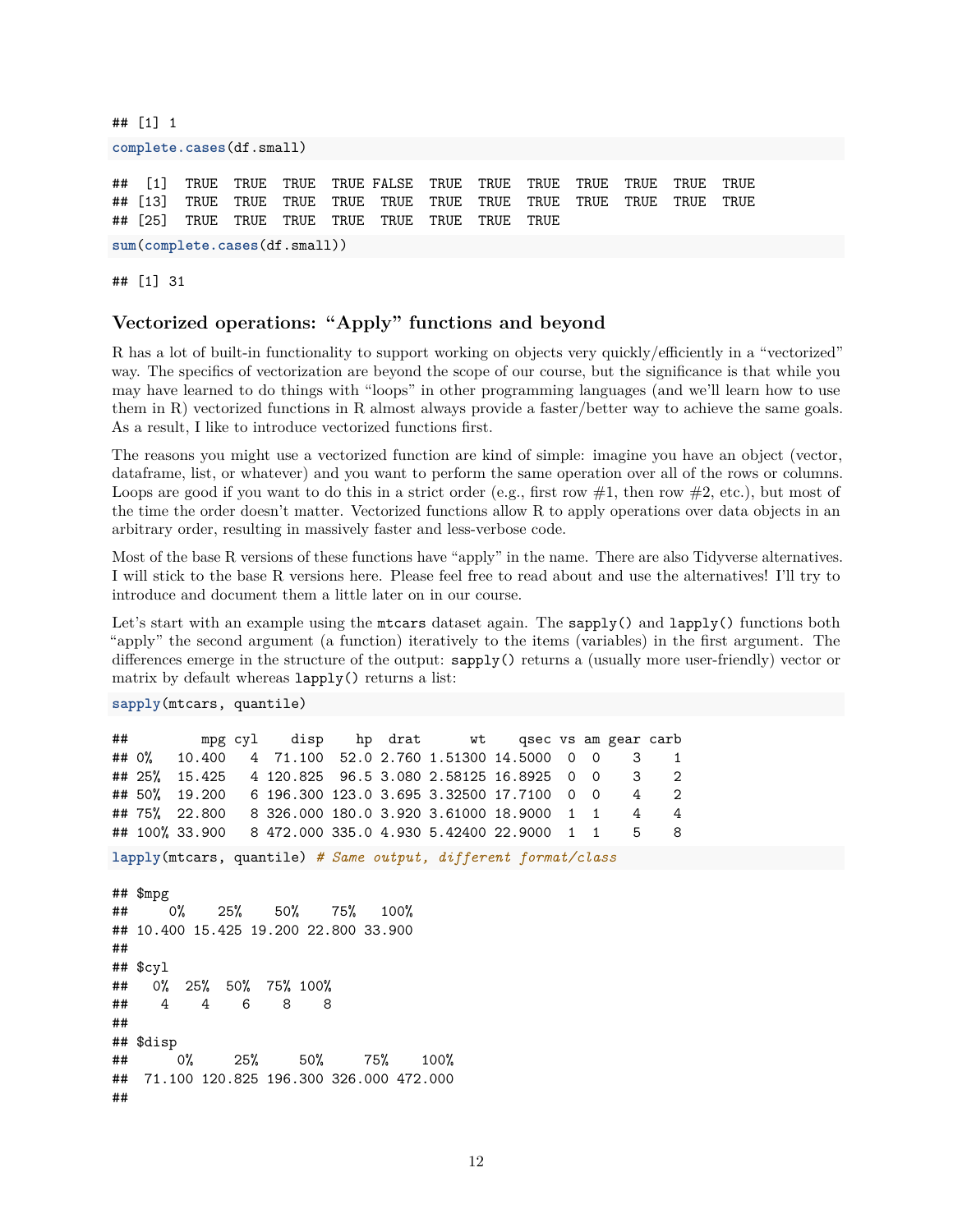## \$hp ## 0% 25% 50% 75% 100% ## 52.0 96.5 123.0 180.0 335.0 ## ## \$drat ## 0% 25% 50% 75% 100% ## 2.760 3.080 3.695 3.920 4.930 ## ## \$wt ## 0% 25% 50% 75% 100% ## 1.51300 2.58125 3.32500 3.61000 5.42400 ## ## \$qsec ## 0% 25% 50% 75% 100% ## 14.5000 16.8925 17.7100 18.9000 22.9000 ## ## \$vs ## 0% 25% 50% 75% 100% ## 0 0 0 1 1 ## ## \$am ## 0% 25% 50% 75% 100% ## 0 0 0 1 1 ## ## \$gear ## 0% 25% 50% 75% 100% ## 3 3 4 4 5 ## ## \$carb ## 0% 25% 50% 75% 100% ## 1 2 2 4 8

Experiment with that idea on your own a little bit before moving on. For example, can you find the mean of each variable in the mtcars data using either sapply or lapply?

The tapply function allows you to apply functions conditionally. For example, the chunk below finds the mean gas mileage by number of cylinders. The second argument (mtcars\$cyl) provides an index into the first (mtcars\$mpg) before the third argument (mean) is applied to each of the conditional subsets:

**tapply**(mtcars**\$**mpg, mtcars**\$**cyl, mean)

## 4 6 8 ## 26.66364 19.74286 15.10000

Try some other calculations using tapply(). Can you calculate the average engine discplacement conditional on number of cylinders? What about the average miles per gallon conditional on whether the car has an automatic transmission?

Note that apply() works pretty smoothly with matrices, but it can be a bit complicated/surprising otherwise.

### <span id="page-12-0"></span>**Some basic graphs with ggplot2**

ggplot2 is what I like to use for plotting so I'll develop examples with it from here on out.

Make sure you've installed the package with install.packages("ggplot2") and load it with library(ggplot2).

There is another built-in (automotive) dataset that comes along with the ggplot2 package called mpg. This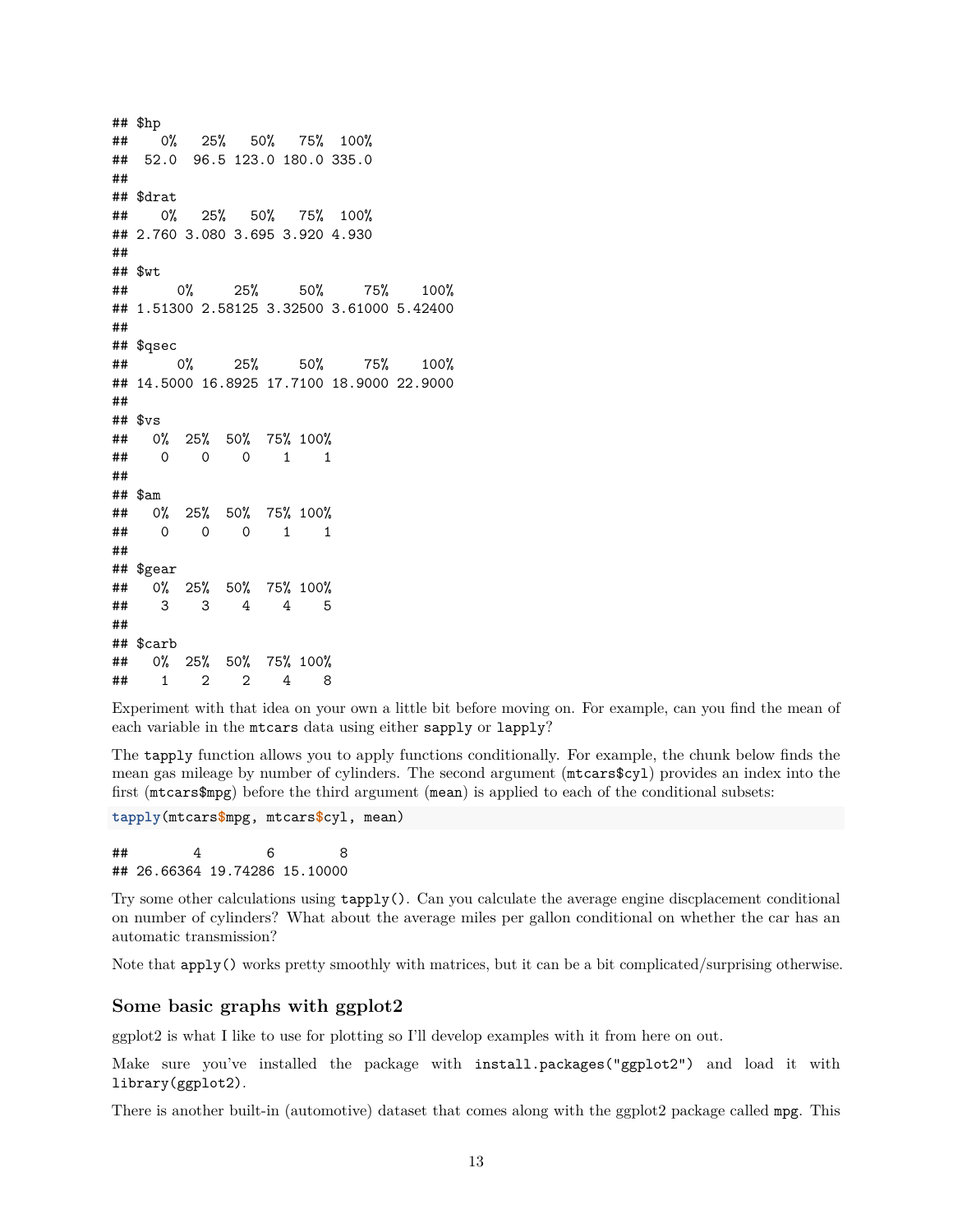dataset includes variables of several types and is used in much of the package documentation, so it's helpful to become familiar with it.

I'll develop a few simple examples below. For more, please take a look at the (extensive) [ggplot2 documentation.](https://ggplot2.tidyverse.org/reference/index.html) There are **many** options and arguments for most of these functions and many more functions to help you produce publication-ready graphics. Chapter 3 of the Healy book is also an extraordinary resource for getting started creating visualizations with ggplot2.

```
library(ggplot2)
data("mpg")
# First thing, call ggplot() to start building up a plot
# aes() indicates which variables to use as "aesthetic" mappings
p <- ggplot(data=mpg, aes(manufacturer, hwy))
p + geom_boxplot()
   20 -30
   40
       audi chevroletlodge ford hondahyundai jeepland rovelincolnmercurynissanpontiacsubaru toyotavlkswagen
                                           manufacturer
hwy
# another relationship:
```

```
p <- ggplot(data=mpg, aes(fl, hwy))
```

```
p + geom_boxplot()
```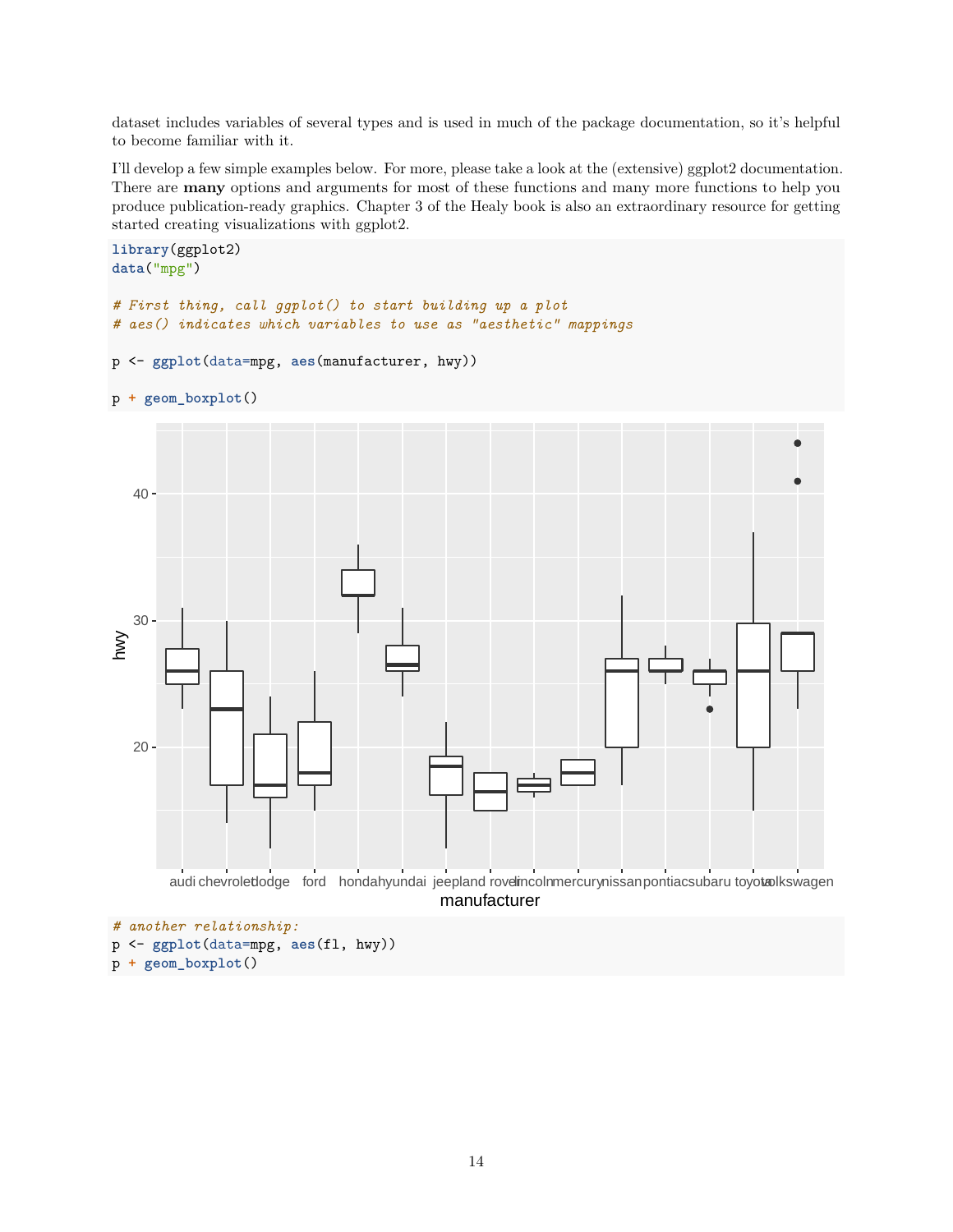

15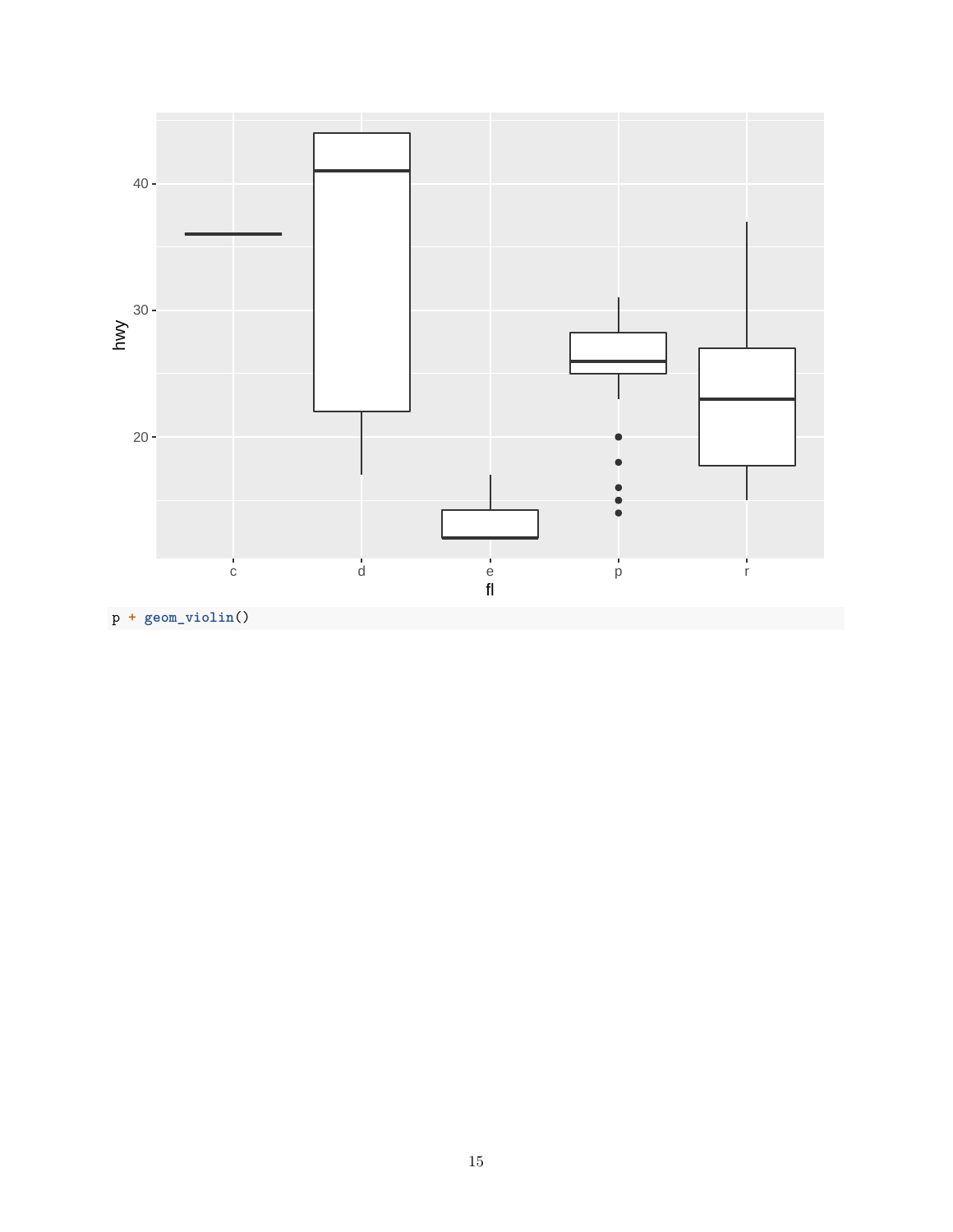

Here's another that visualizes the relationship between miles per gallon (mpg) in the city vs. mpg on the highway:

p <- **ggplot**(data=mpg, **aes**(cty, hwy))

p**+geom\_point**()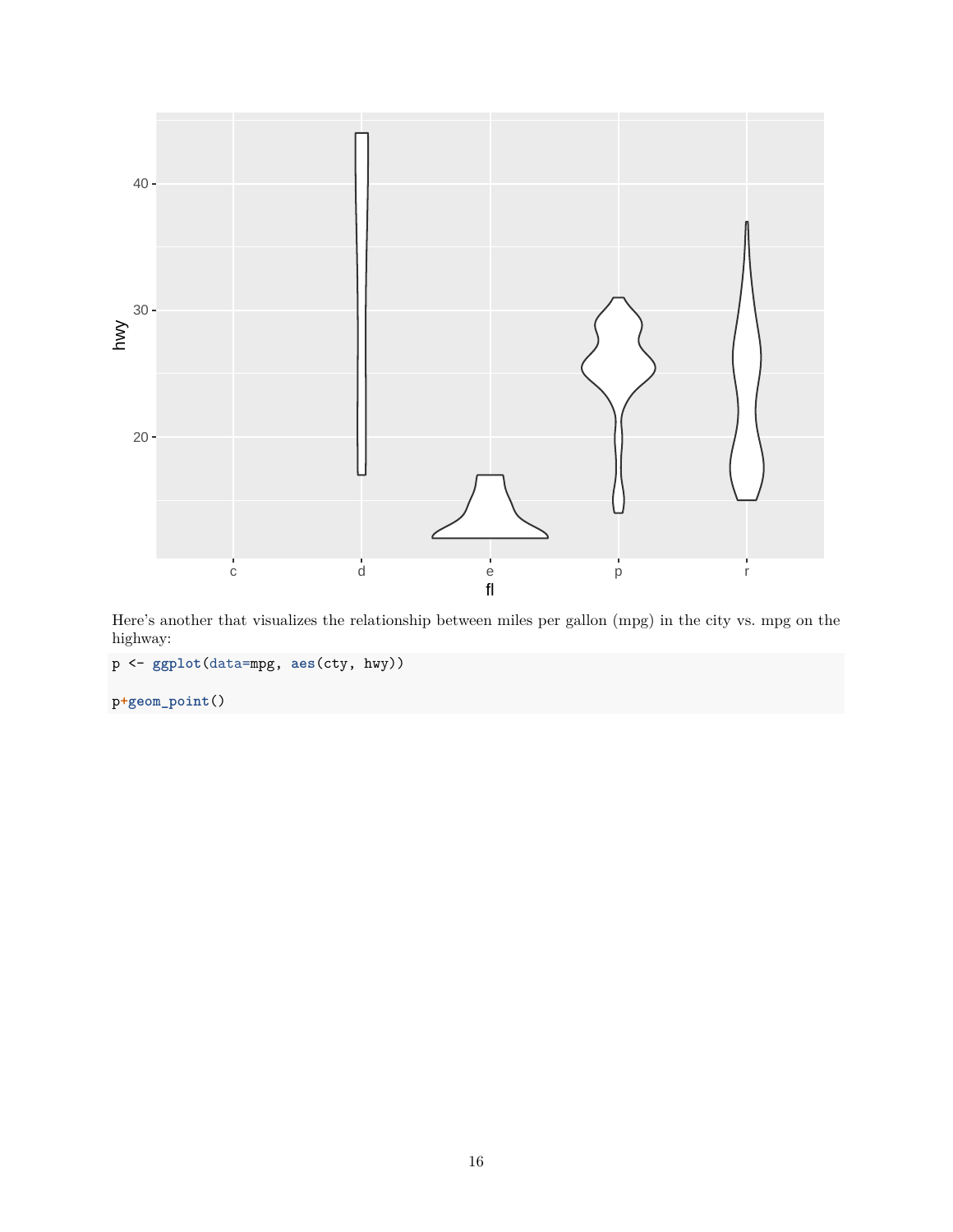

p **+ geom\_point**(**aes**(color=**factor**(class), shape=**factor**(cyl)))